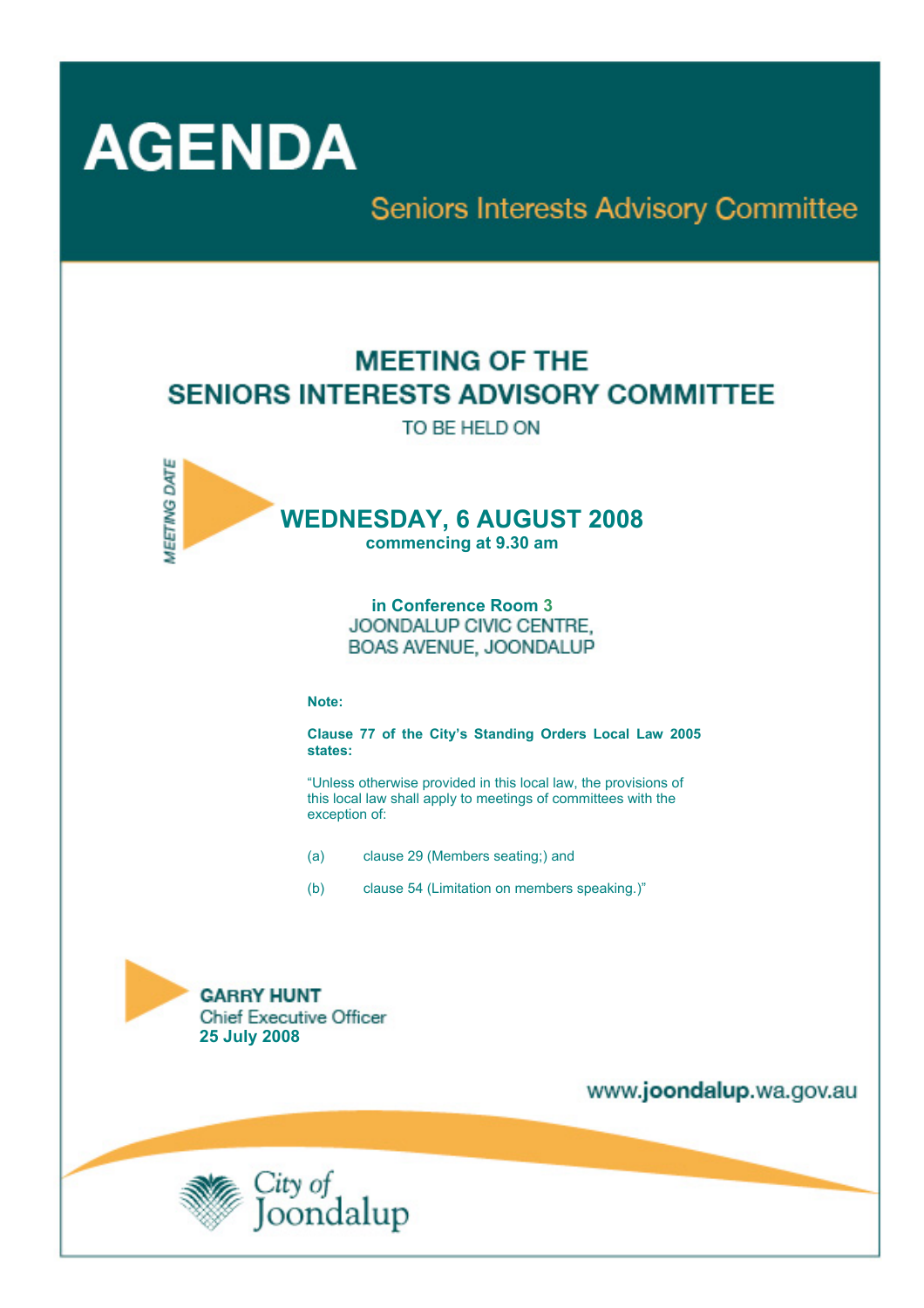# **CITY OF JOONDALUP**

Notice is hereby given that a meeting of the **SENIORS INTERESTS ADVISORY COMMITTEE** will be held in Conference Room 3, Joondalup Civic Centre, Boas Avenue, Joondalup on **Wednesday, 6 August 2008** commencing at **9.30 am.** 

GARRY HUNT Chief Executive Officer  $\Box$  Joondalup 25 July 2008 Western Australia

# **AGENDA**

# **Committee Members**

| Deı                    |
|------------------------|
|                        |
|                        |
|                        |
|                        |
|                        |
|                        |
|                        |
| Mr Alex Cilia La Corte |
|                        |
|                        |
|                        |

*Cr Brian Corr Presiding Person South Ward Cr Fiona Diaz Deputy Presiding Person South-East Ward Ms Margaret March Community Member Community Member Ms Valerie Corey Community Member Ms Patricia Geary Community Member Mr Allyn Bryant Association of Independent Retirees Multicultural Aged Care Services WA* **Senior Community Liaison Officer** *Mational Seniors WA Retirement Complexes Association Ms Anne Pike Advocare Inc*

# **Terms of Reference**

- ¾ *To oversee the strategic coordination of all seniors' issues across Council.*
- ¾ *To provide advice to Council to ensure that the concerns of seniors are adequately represented in the City's planning processes and the strategic directions being developed for older people across the City.*

# **DECLARATION OF OPENING**

# **APOLOGIES/LEAVE OF ABSENCE**

Mr Alex Cilia La Corte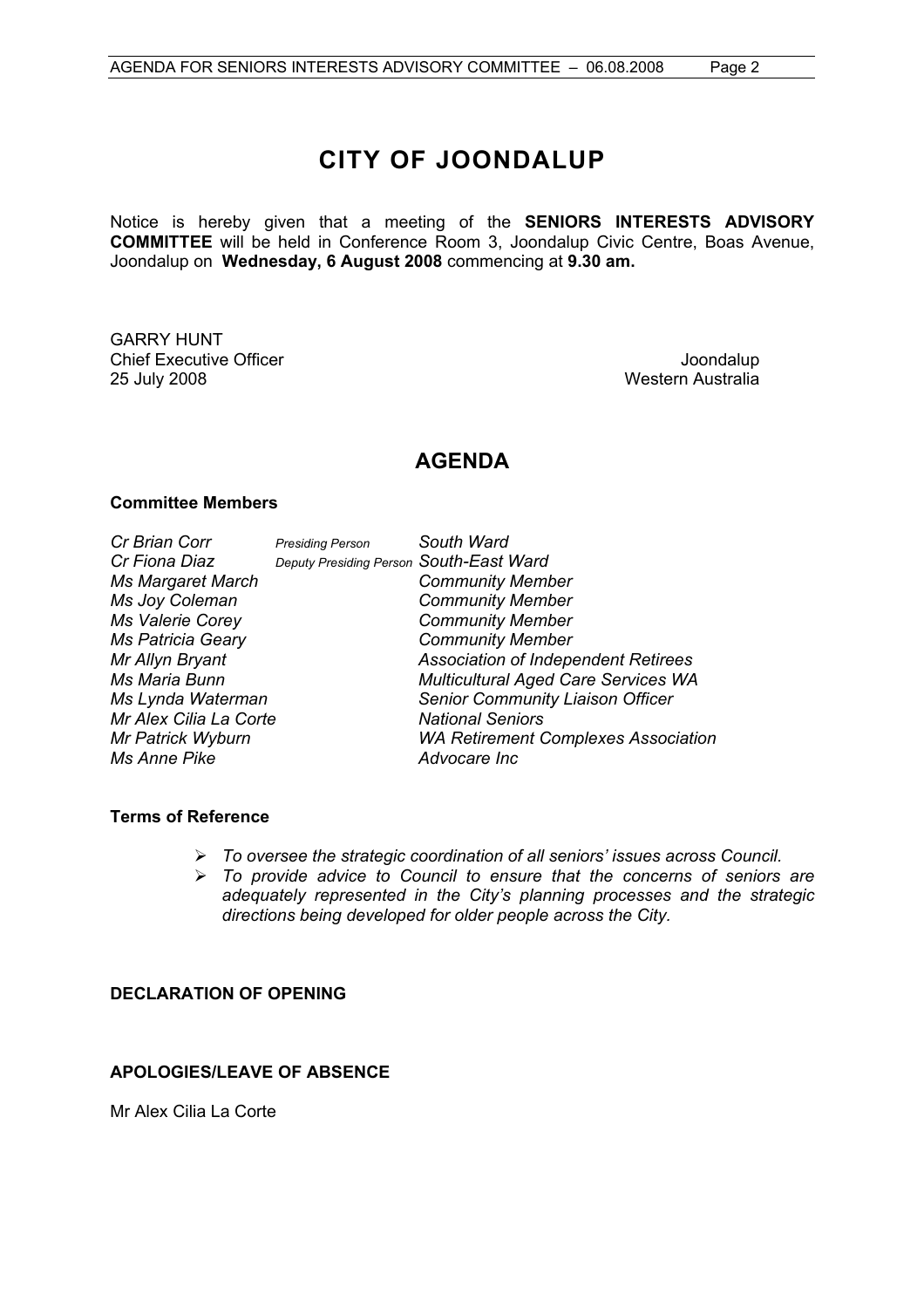# **CONFIRMATION OF MINUTES**

MINUTES OF THE SENIORS INTERESTS ADVISORY COMMITTEE HELD 4 JUNE 2008

# **RECOMMENDATION**

**That the minutes of the meeting of the Seniors Interests Advisory Committee held on 4 June 2008 be confirmed as a true and correct record.** 

**ANNOUNCEMENTS BY THE PRESIDING PERSON WITHOUT DISCUSSION** 

**DECLARATIONS OF INTEREST** 

**IDENTIFICATION OF MATTERS FOR WHICH THE MEETING MAY SIT BEHIND CLOSED DOORS** 

**PETITIONS AND DEPUTATIONS** 

# **REPORTS**

| ltem 1            | <b>Volunteer</b><br>Community<br><b>Transport</b><br><b>Programs</b><br>[55511] | Page 4  |
|-------------------|---------------------------------------------------------------------------------|---------|
| Item 2            | Adopt a Pensioner Website - [55511]                                             | Page 8  |
| Item <sub>3</sub> | Art of Ageing Events Update [55511]                                             | Page 10 |

**MOTIONS OF WHICH PREVIOUS NOTICE HAS BEEN GIVEN** 

**REQUESTS FOR REPORTS FOR FUTURE CONSIDERATION** 

**CLOSURE**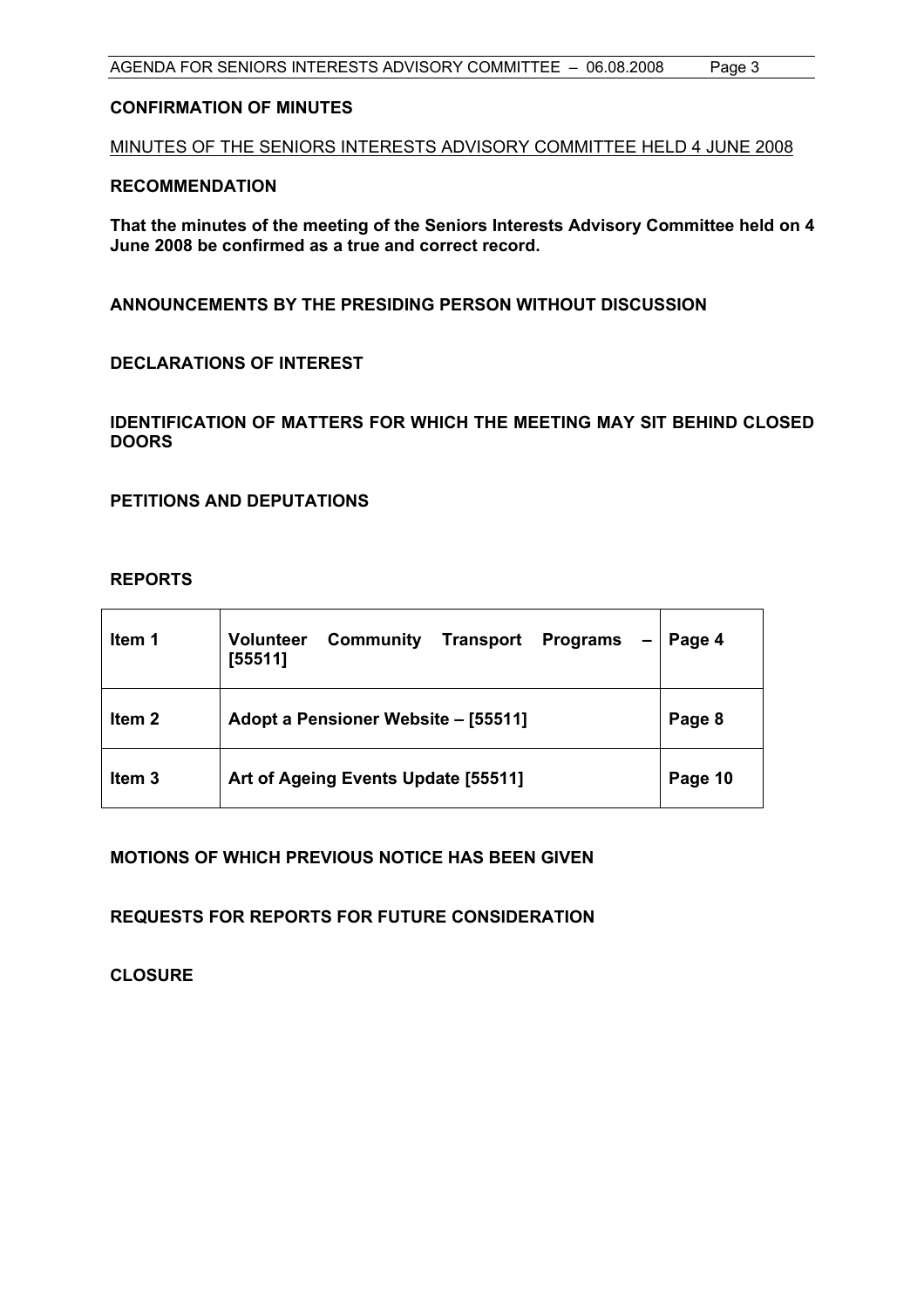# **ITEM 1 VOLUNTEER COMMUNITY TRANSPORT PROGRAMS – [55511]**

**RESPONSIBLE** Mr Clayton Higham **DIRECTOR:** Planning and Community Development

# **PURPOSE**

To provide the Seniors Interests Advisory Committee (SIAC) with information about models of Community Transport Programs that engage volunteers.

# **EXECUTIVE SUMMARY**

At its meeting on 4 June 2008, the SIAC requested that a report be provided on successful Volunteer programs run by other organisations that offer services to seniors. This report outlines examples of volunteer programs offered by other local governments in WA and other States and some that operate in the United States of America. The report outlines the provision of affordable transport for seniors in communities.

*It is recommended that the Seniors Interests Advisory Committee NOTES the information provided in this report.* 

# **BACKGROUND**

The request for this report was the result of discussions at the last SIAC meeting about the provision of affordable transport for seniors. Although the request was to provide information about models of volunteer programs in general, the specific focus was Community Transport.

# **DETAILS**

The provision of Community Transport to assist seniors in the community that experience difficulty using public transport is common throughout Australia and other western countries. Most Community Transport programs are co-ordinated by the local government or a community organisation and rely heavily on volunteers to implement the service.

The City of Joondalup offers a community transport program that has 15 volunteers and 2 buses.

Features of the Volunteer Community Transport program models are:

- Local governments or community organisations provide co-ordination, administration, volunteer recruitment and insurance cover;
- Volunteers drive buses, council cars and/or their own vehicles;
- The service is provided at low cost to the clients:
- Clients are provided with door to door service to shopping centres, senior citizens clubs or medical appointments and sometimes social excursions;
- Volunteers receive a small reimbursement for travel and meal expenses.

The Beverly Foundation in California in the United States implements its community transport program with one difference – the seniors wishing to use the service recruit their own volunteer driver – who is usually a neighbour or friend. The neighbour or friend registers with the program so they have insurance cover, training and support from the Beverly Foundation.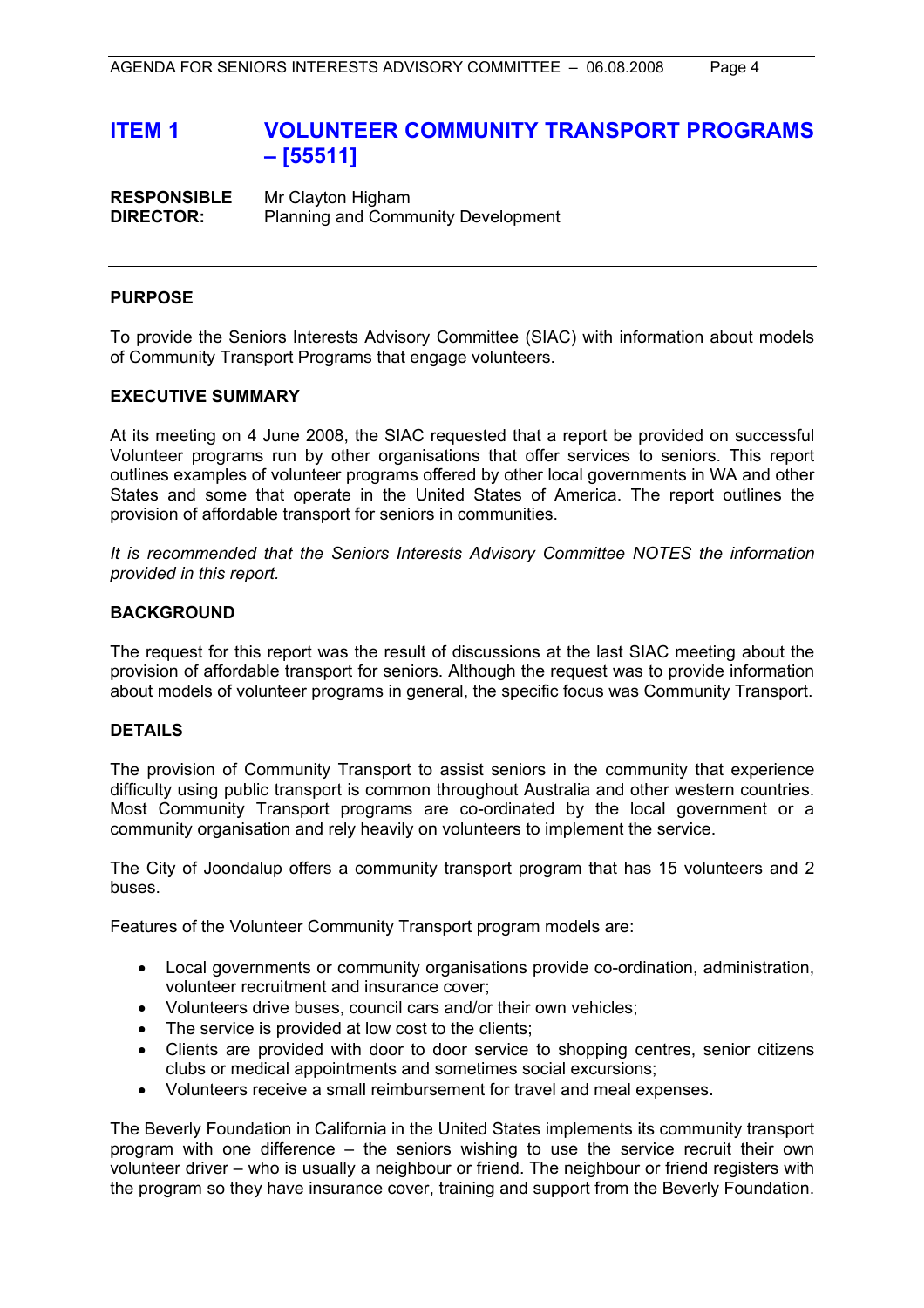The program achieves higher levels of success because the senior person has an established relationship with their driver, thus eliminating stranger and trust issues.

Community Transport Programs that utilise volunteers have more similarities than differences. Information about programs provided by sampled Local Governments and community organisations in WA, other states of Australia and the US are summarised in the table below:

| <b>LGA or</b><br>Organisation                                                         | Co-<br>ordinator | Volunt-<br>eers | <b>Cost to</b><br><b>Client</b> | <b>Vehicles</b>                                 | <b>Shopping</b> | <b>Medical</b><br><b>Appoint</b><br>ments | <b>Social</b> |
|---------------------------------------------------------------------------------------|------------------|-----------------|---------------------------------|-------------------------------------------------|-----------------|-------------------------------------------|---------------|
| Bayswater                                                                             | yes              | yes             | \$4.50                          | Council<br>vehicles                             | yes             | yes                                       | yes           |
| Cockburn                                                                              | yes              | yes             | $$2.50 -$<br>\$3.50             | Council<br>vehicles                             | yes             | no                                        | yes           |
| Fremantle                                                                             | yes              | yes             | $$2.50 -$<br>\$3.50             | Council<br>vehicles                             | yes             | no                                        | no            |
| Joondalup                                                                             | yes              | yes             | \$2.50                          | 2 buses                                         | yes             | no                                        | yes           |
| Swan                                                                                  | yes              | yes             | $$3-$14$                        | Council<br>vehicles                             | yes             | yes                                       | yes           |
| Stirling                                                                              | yes              | yes             | \$5.00                          | 3 buses<br>2 cars                               | yes             | yes                                       | yes           |
| Wanneroo                                                                              | yes              | yes             | $\overline{$4.50}$              | 4 buses                                         | yes             | no                                        | yes           |
| Benalla Victoria                                                                      | yes              | yes             | \$5-\$33                        | Council<br>vehicles or<br>volunteers<br>own car | yes             | yes                                       | yes           |
| Onkaparinga<br>South Australia                                                        | yes              | yes             | Gold<br>coin<br>donation        | Council<br>vehicle<br>$(5$ buses)               | yes             | no                                        | yes           |
| <b>LINK Community</b><br>Transport<br>(Coburg North,<br>Victoria)                     | yes              | yes             | $$1.50-$<br>\$4.00              | Organisation<br>own<br>vehicles                 | yes             | no                                        | Yes           |
| King County -<br>Seattle US                                                           | yes              | yes             | Free                            | <b>Volunteers</b><br>use own<br>cars            | no              | yes                                       | no            |
| <b>North Hills</b><br>Pennsylvania US<br>- church -based<br>community<br>organisation | yes              | yes             | Free                            | 1 bus and<br>volunteers<br>own cars             | yes             | yes                                       | yes           |
| Anoka County -<br>Minnesota US                                                        | yes              | yes             | Free or<br>donation             | County<br>vehicles                              | no              | yes                                       | no            |

#### **Issues and options considered:**

Whilst the City provides a Community Transport program that enables seniors to go to shopping centres and senior citizens clubs, there is no provision for assisting them to attend medical appointments. There is one program in the northern region that provides a taxibooking service at a subsidised cost, however, the eligibility criteria is restrictive and subsidised places limited.

This issue is identified as a gap in service provision. In order to address the gap, a feasibility study would need to be conducted. This study could identify how many seniors experience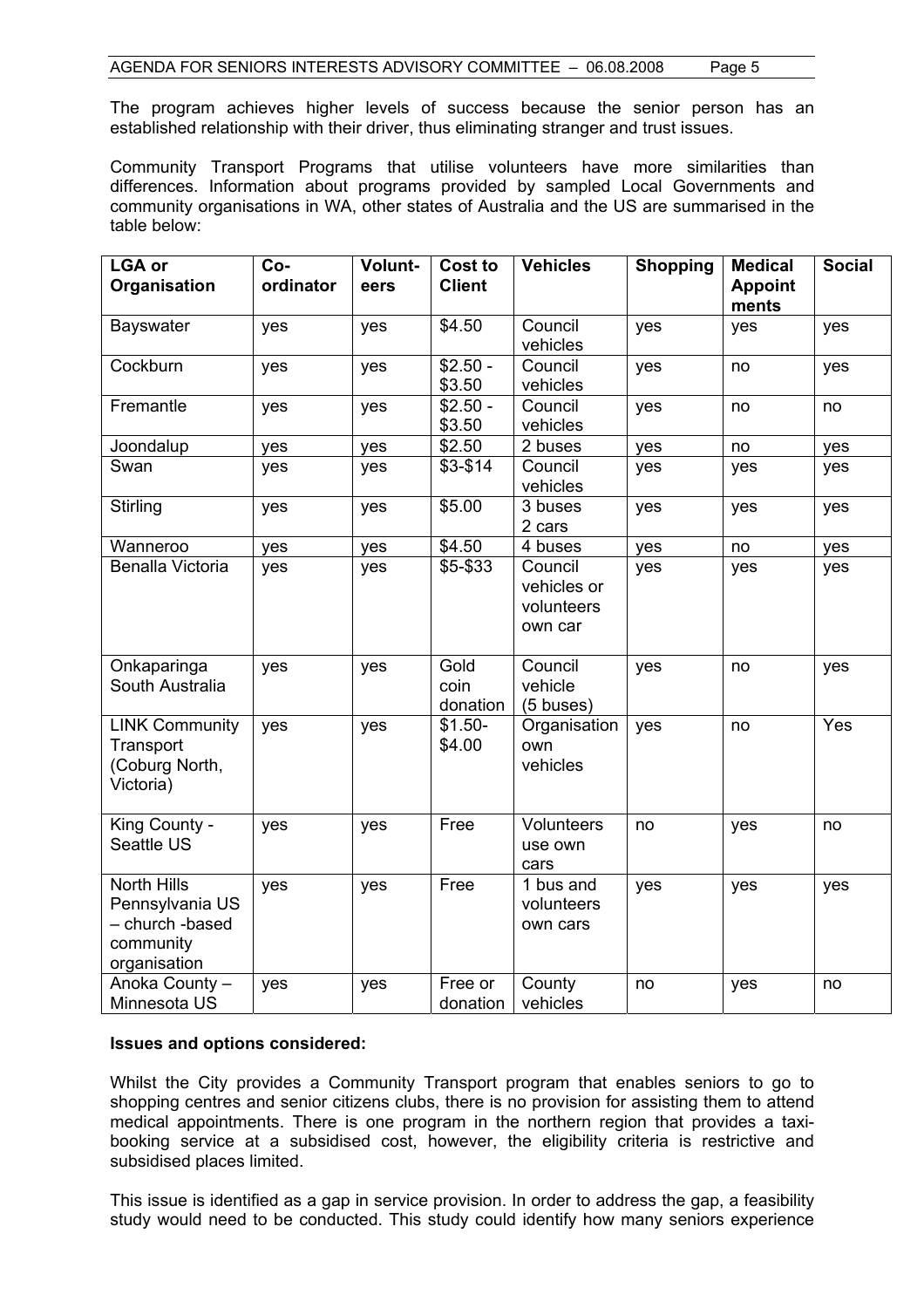difficulties accessing affordable transport for medical appointments, community organisations that may wish to provide a service and funding avenues for service provision. The City could facilitate such a process and advocate on behalf of seniors in the community.

# **Link to Strategic Plan:**

The Seniors Interests Advisory Committee is linked to the Key Focus Area – Community Wellbeing.

# **Legislation – Statutory Provisions:**

Not applicable.

# **Risk Management considerations:**

Not applicable.

# **Financial/Budget Implications:**

Not applicable.

# **Policy implications:**

Not applicable.

# **Regional Significance:**

Not applicable.

# **Sustainability implications:**

Not applicable.

#### **Consultation:**

Not applicable.

# **COMMENT**

It has been identified that seniors in the community experience difficulty accessing affordable transport when they need to attend medical appointments. Anecdotal evidence suggests that some seniors have not received their treatment because they could not access transport to attend their appointments.

Further work would need to be undertaken to understand the extent of this service gap and whether the City has any role in facilitating a solution. Additional services, whether provided by the City or some other provider have implications which need to be understood. The options and implications will be considered as part of the City's Seniors Plan review.

# **ATTACHMENTS**

Nil.

# **VOTING REQUIREMENTS**

Simple Majority.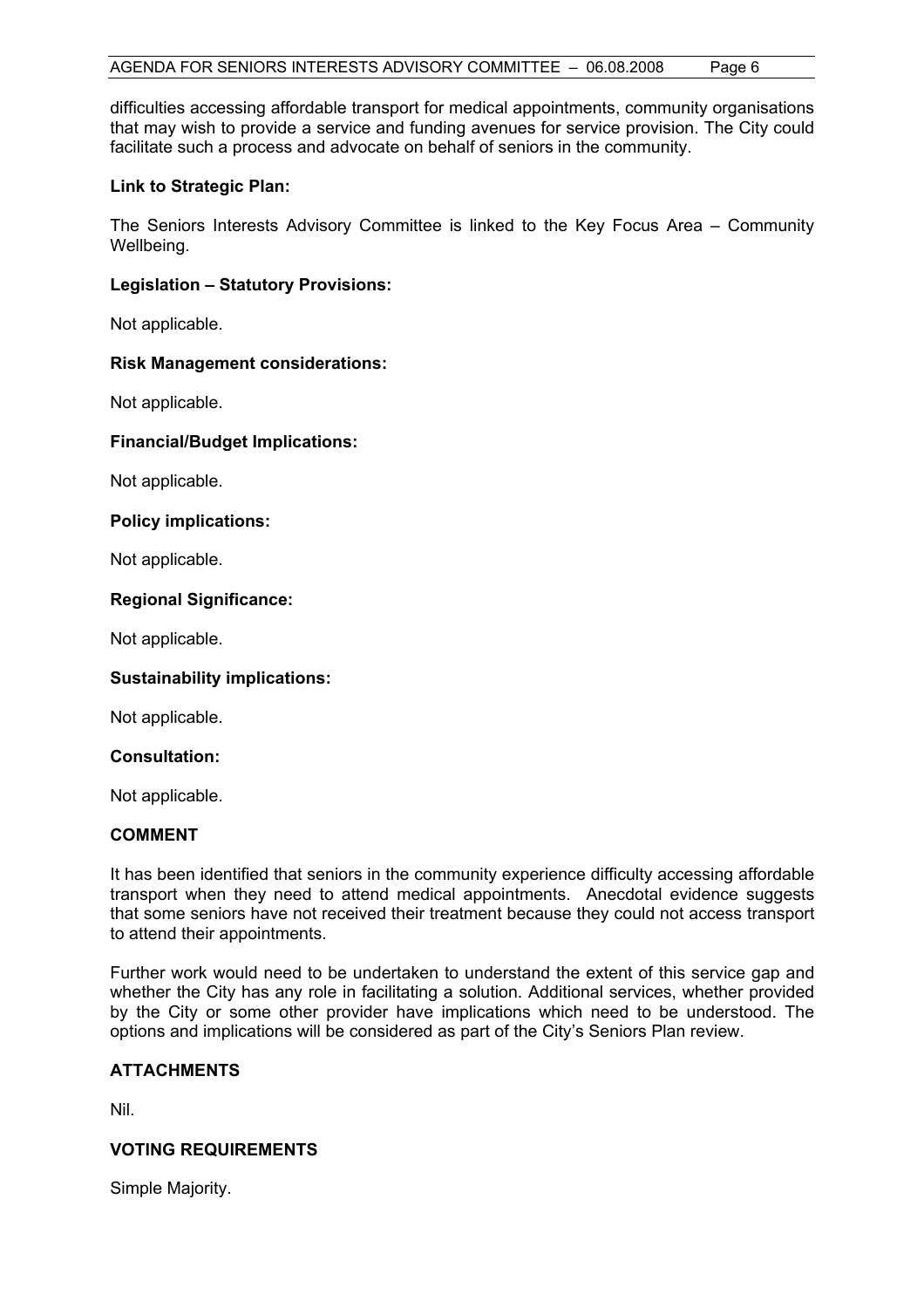# **RECOMMENDATION**

**That the Seniors Interests Advisory Committee NOTES the information provided in this report.**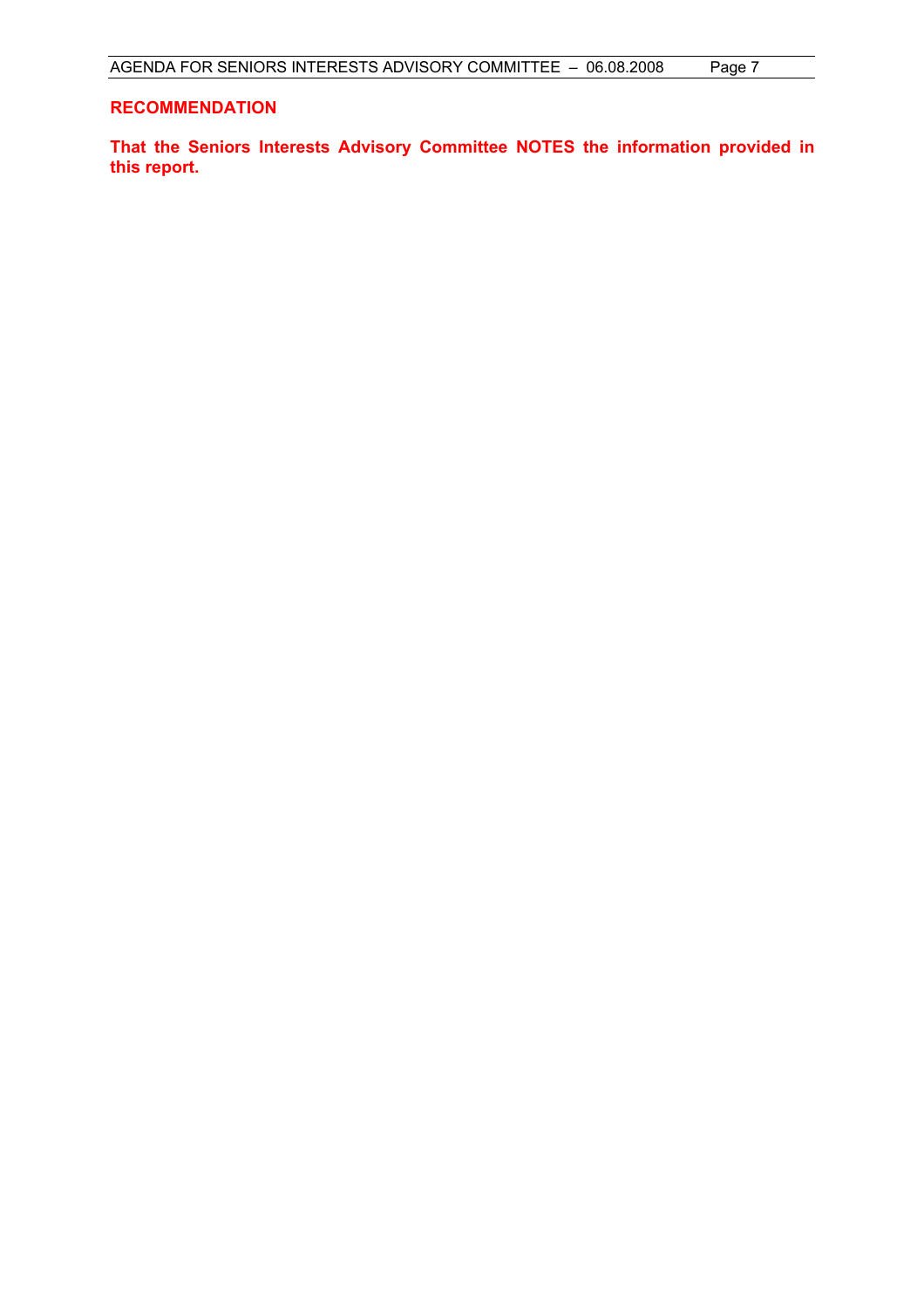# **ITEM 2 ADOPT A PENSIONER WEBSITE – [55511]**

**RESPONSIBLE** Mr Clayton Higham **DIRECTOR:** Planning and Community Development

# **PURPOSE/ EXECUTIVE SUMMARY**

To provide the Seniors Interests Advisory Committee (SIAC) with information about the new Adopt a Pensioner website.

*It is recommended that the Seniors Interests Advisory Committee NOTES the information provided in the report.* 

# **BACKGROUND**

The Adopt a Pensioner website was initiated in May 2008 after the Commonwealth Government announced its budget. The website was promoted on national television and currently has 6,927 registrations.

# **DETAILS**

The Adopt a Pensioner website is located at www.adopt-a-pensioner.yourwebsite.com.au. Pensioners who need help with shopping, transport, getting to medical appointments or just want someone to talk to, can register by filling out a simple form online. Members of the community who want to provide support and assistance to a pensioner can also register.

Once parties are registered they can access the database and make contact with someone that lives close to them and matches their needs. It is a self-selection process.

Whilst the website could be seen as a well intended initiative, there are potential risks for seniors. The website creators take no responsibility for anything. There are no warnings on the website to remind seniors that the people they are connecting with may not be genuine. Vulnerable seniors could be exploited by individuals with ulterior motives.

The concept behind the website, however, could be really worthwhile if a community organisation were to take it up as a project. Community organisations which provide services to seniors would interview the person before placing their name forward for assistance. There would also be a process for screening potential helpers, insisting on Police clearances and ensuring the person has a genuine interest.

# **Issues and options considered:**

Not applicable.

# **Link to Strategic Plan:**

The Seniors Interests Advisory Committee is linked to the Key Focus Area – Community Wellbeing.

# **Legislation – Statutory Provisions:**

Not applicable.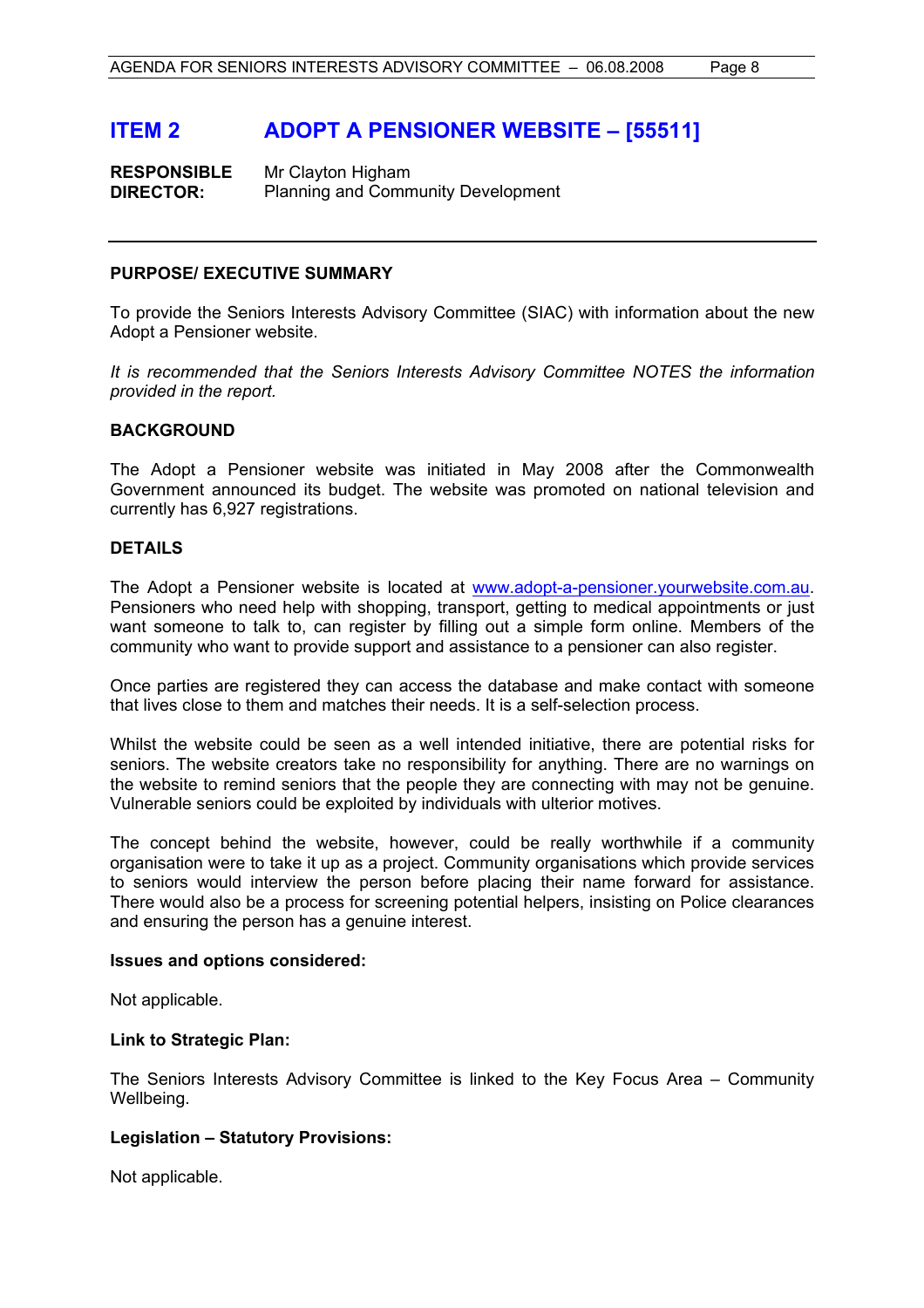# **Risk Management considerations:**

Not applicable.

# **Financial/Budget Implications:**

Not applicable.

# **Policy implications:**

Not applicable.

# **Regional Significance:**

Not applicable.

# **Sustainability implications:**

Not applicable.

# **Consultation:**

Not applicable.

# **COMMENT**

Many seniors in the community are isolated, experience difficulty with accessing affordable transport or just want some company. There are also many people who would like to help someone and do not know how to go about finding the right person to help. A service that can bring together people who need help and people who want to help could be worthwhile as long as it is professionally and ethically organised.

# **ATTACHMENTS**

Nil.

# **VOTING REQUIREMENTS**

Simple Majority.

# **RECOMMENDATION**

**That the Seniors Interests Advisory Committee NOTES the information provided in the report.**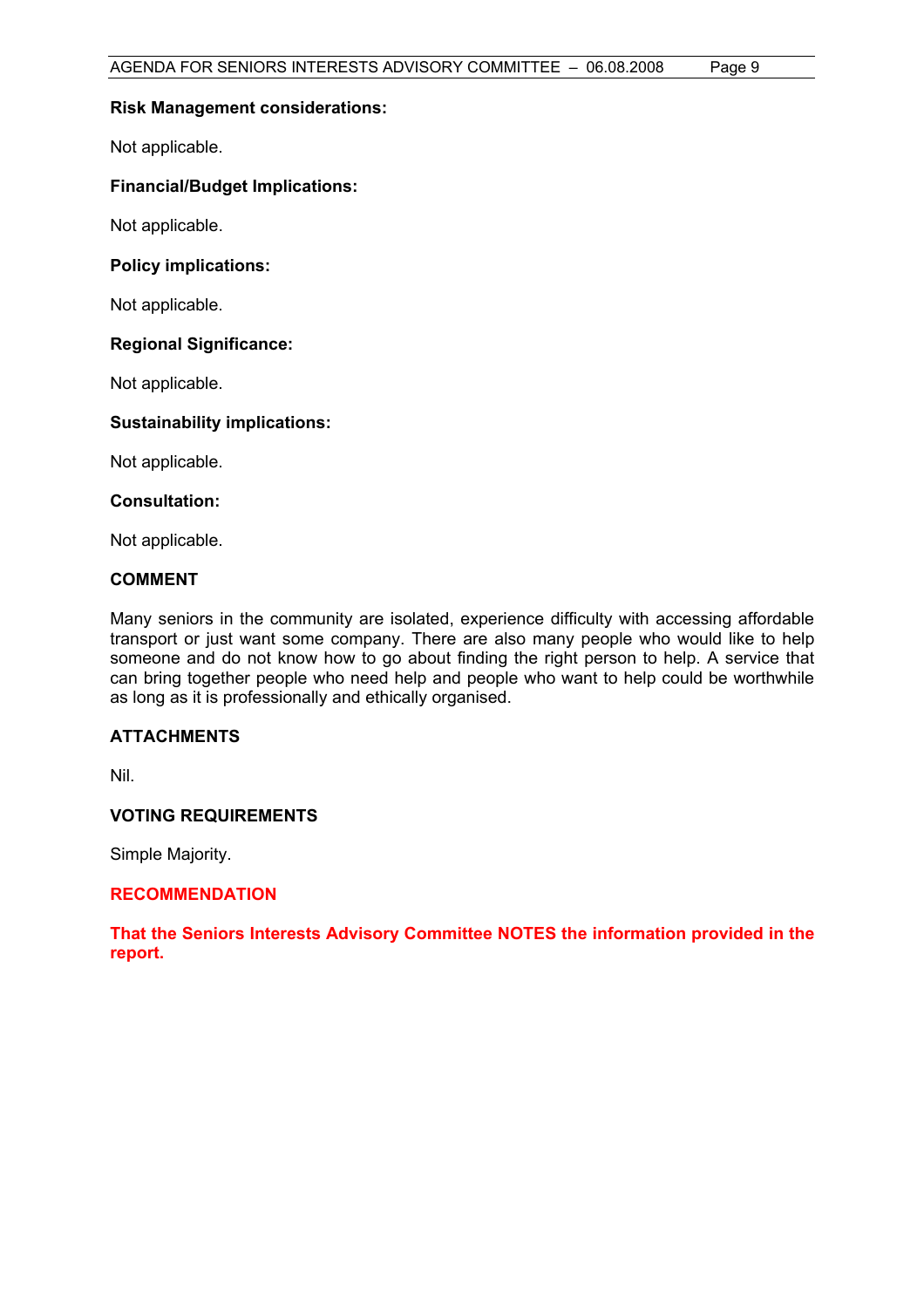# **ITEM 3 ART OF AGEING EVENTS UPDATE [55511]**

# **RESPONSIBLE DIRECTOR:** Mr Clayton Higham

Planning and Community Development

# **PURPOSE**

To provide the Seniors Interests Advisory Committee (SIAC) with an update on the City of Joondalup Art of Ageing seniors events.

# **EXECUTIVE SUMMARY**

The Art of Ageing events reflect the objectives of the Seniors Plan 2004 –2008 to hold an annual seniors event for residents of the City. The events continue to promote the principles of holistic positive active ageing, with a theme, activities and a name complementing this concept.

Interested members of the SIAC Committee are involved in the organising team on a voluntary basis.

The Art of Ageing in 2008 comprises of two half day senior events held four times a year in May, August, October and December:

 Tuesday 13 & Thursday 15 May Tuesday 12 & Friday 15 August Monday 13 & Wednesday 15 October Thursday 4 & Friday 5 December

*It is recommended that the Seniors Interests Advisory Committee NOTES the information provided in this report.* 

# **BACKGROUND**

The recent Art of Ageing event was held in May at Kingsley Park Clubrooms. The City received positive feedback from over 200 seniors in attendance. The May event highlights included special guest former MLA and solicitor Cheryl Edwardes who hosted an informative session on Wills and Power of Attorney. The Salvation Army's Silver Threads band delighted over 120 seniors with a live music performance. An educational Money Matters session was given by Ray Lane, Department of Consumer Protection and covered the pros and cons of Door to Door Sales. Popular comedian and musician Patrick O'Hooligan created hilarity and was well received by the audience. The Art of Ageing May Mini Expo featured Community Services agency displays.

# **DETAILS**

Promotion is currently underway for the August Art of Ageing events.

# **Tuesday 12 August 9:30am – 12:30pm**

Art of Ageing will be hosted by the Woodvale Senior High School. The event will feature a special performance by the music students from Woodvale Senior High School followed by morning tea. An African Drumming Workshop will provide seniors a unique cultural experience. The event will conclude with a free sausage sizzle.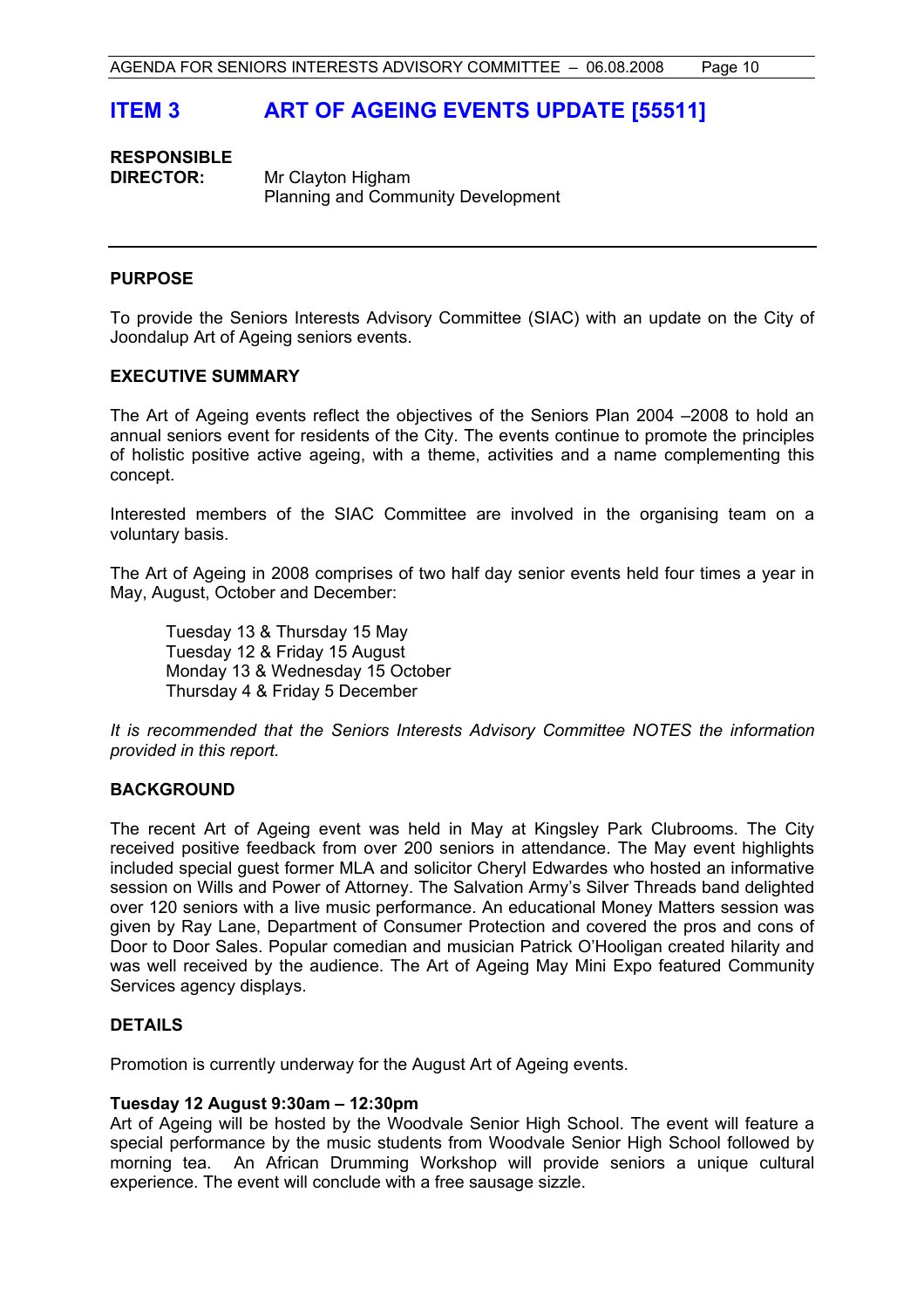# **Friday 15 August 9:30am – 12:30pm**

Art of Ageing will be held at the City of Joondalup Reception Centre. The event will commence with a performance by the singing performer James Dee followed by morning tea and a screening of classic feature film Roman Holiday starring Gregory Peck and Audrey Hepburn. The event will include a mini expo in the foyer

Planning is in progress for October and December Art of Ageing Events.

# **Issues and options considered:**

Not Applicable.

# **Link to Strategic Plan:**

The Seniors Interests Advisory Committee is linked to the Key Focus Area – Community Wellbeing.

# **Legislation – Statutory Provisions:**

Not Applicable.

# **Risk Management considerations:**

Not Applicable.

# **Financial/Budget Implications:**

Not Applicable.

# **Policy implications:**

Not Applicable.

# **Regional Significance:**

Not Applicable.

# **Sustainability implications:**

Not Applicable.

**Consultation:** 

Not applicable

# **COMMENT**

The new two half day format has proved to be a good format for seniors and has been well received by the community.

# **ATTACHMENTS**

Nil.